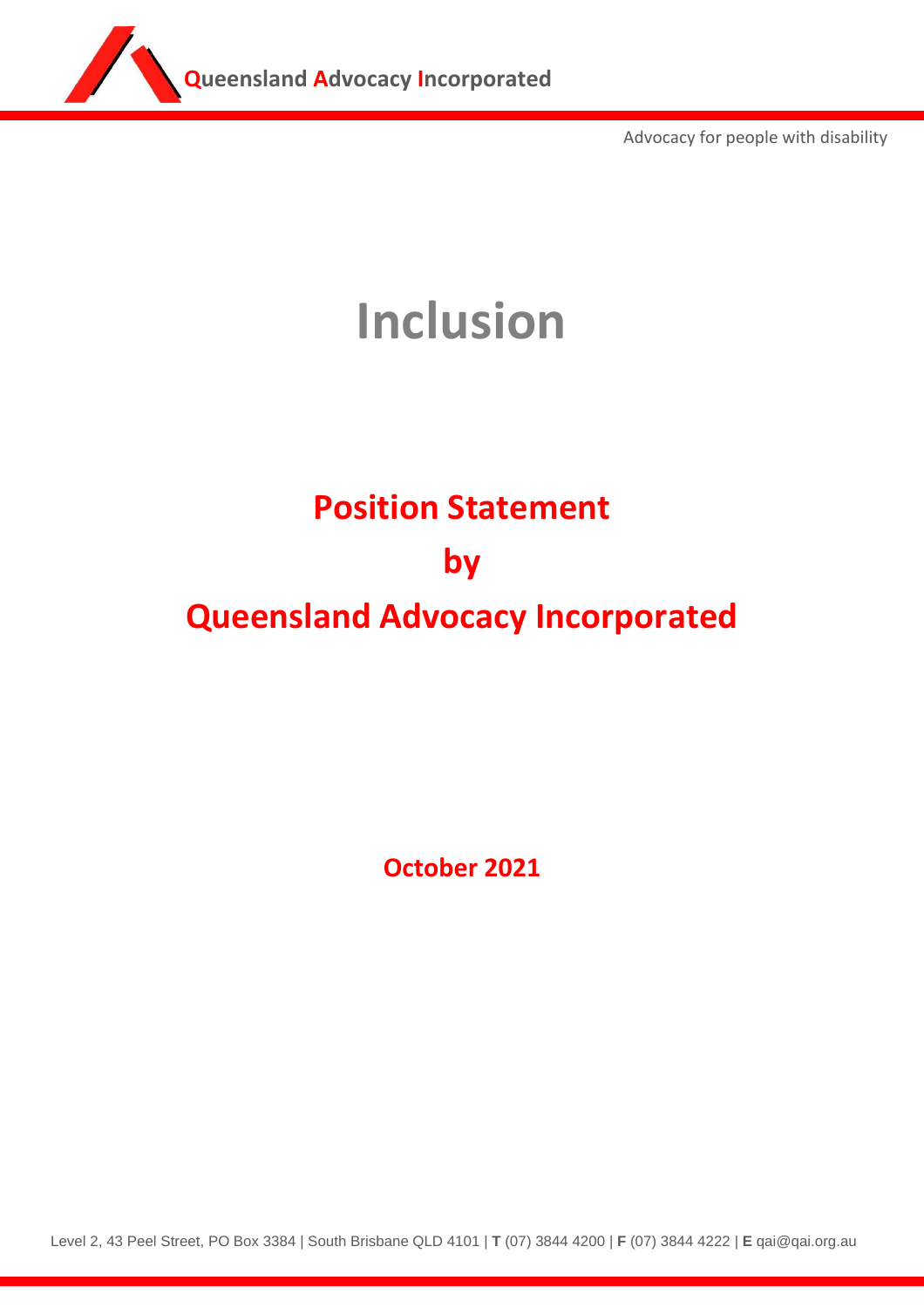The United Nations Convention on the Rights of Persons with Disabilities requires the **full and effective participation and inclusion in society for people with disabilities**, explaining further:

*"The concepts of full and effective participation and inclusion and accessibility mean that society, both in its public and in its private dimensions, is organized to enable all people to take part fully. Being fully included in society means that persons with disabilities are recognized and valued as equal participants. Their needs are understood as integral to the social and economic order and not identified as 'special'. To achieve full inclusion, an accessible, barrier-free physical and social environment is necessary" ([United Nations,](file:///C:/Users/SophieWiggans/Desktop/Monitoring%20the%20Convention%20on%20the%20Rights%20of%20Persons%20with%20disabilities%20guidance%20for%20human%20Rights%20monitors%20professional%20training%20series%20No.%2017) 2010)*

QAI is firmly committed to self-determination for people with disability. QAI believes that disability inclusion is both a process and an outcome. For inclusion to be achieved there must be the active participation of people with lived experience of disability in public and private decision making.

Disability inclusion is also an outcome, namely a changed society. Inclusion is the opposite of exclusion. A society that produces exclusion cannot be expected to include people with disabilities without fundamental restructure.

QAI believes disability inclusion must be more than providing individual supports to people with disability to ensure equitable access. It must address the way that structures of society perpetuate inequality. QAI believes in inclusion, as demonstrated by the third box in this picture:



*Image*: three boxes each showing three people of various heights watching a sporting event. In the first image, individuals are given the exact same supports. It is assumed that everyone will benefit from the same supports. In the second image, individuals are given different supports to make it possible for them to have equal access to view the event. In the third image, all three can see the game without any supports or accommodations because the cause of the inequity was addressed. The systemic barrier has been removed.

Disability inclusion is a benefit to all people in society, as a person without disability gains from the interaction through having an opportunity to engage with another person's experience of disability and, as a result becomes more aware of their own humanity. Both lives can be enriched through this exchange.